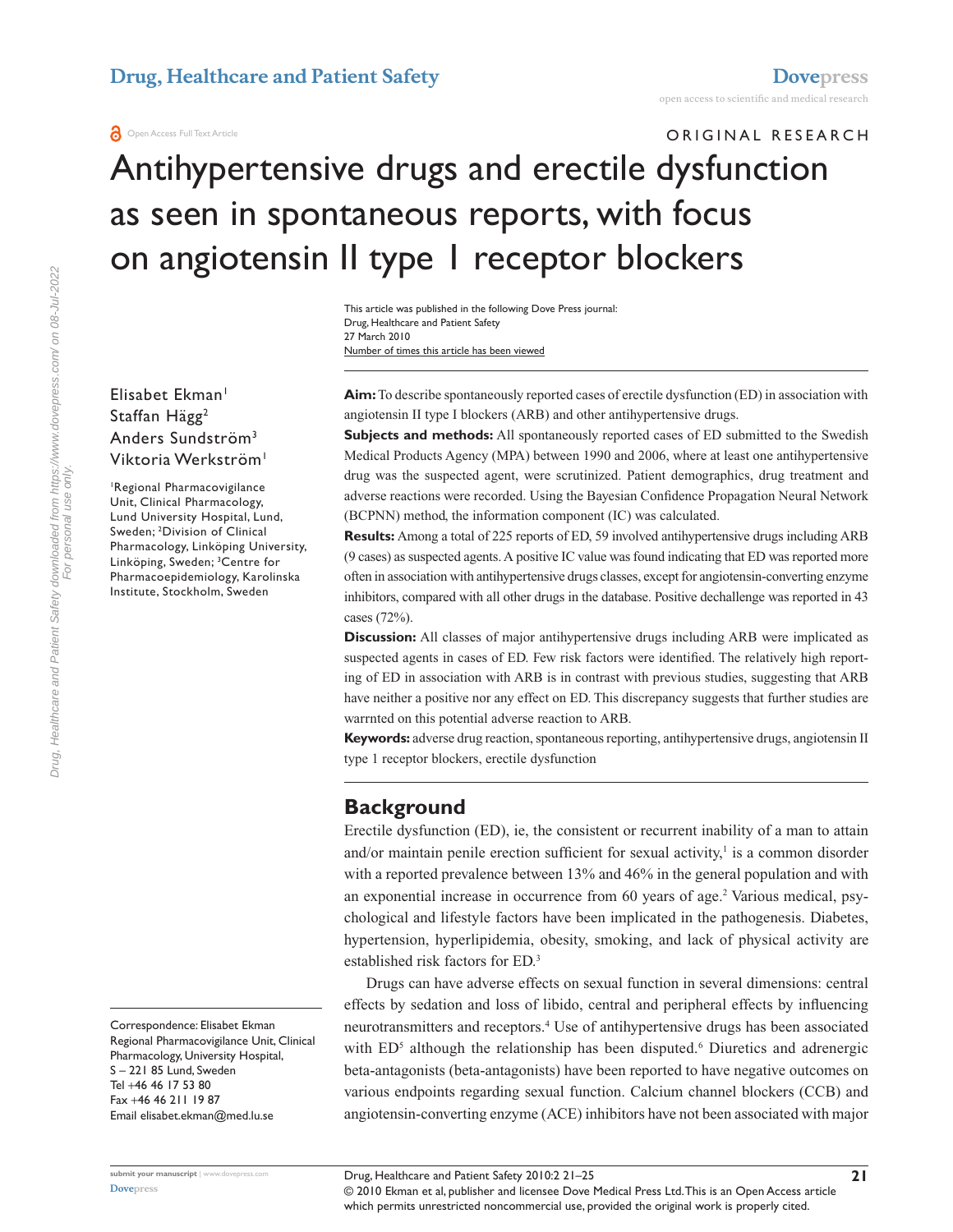negative impact on ED. It has also been suggested that angiotensin II type 1 receptor blockers (ARB) would affect sexual function less than other antihypertensive treatment.<sup>2,7</sup> Some data even suggest that sexual function and ED may improve during treatment with ARB. $8-10$ 

In view of the fact that studies are lacking, limited information is available from daily clinical practice, and ARBs may differ in this respect from other antihypertensive drugs, we wanted to study spontaneous reports of ED for different groups of antihypertensive drugs. In addition, we wanted to characterize cases of ED in terms of risk factors.

#### **Methods**

To study reports from clinical practice on ED during treatment with antihypertensive drugs, we reviewed spontaneous reports in the Swedish adverse drug reaction (ADR) database (SWEDIS). The groups of antihypertensive drugs were identified according to their ATC code (Anatomic Therapeutic Chemical classification) as defined by the WHO Collaborating Center for Drug Statistics Methodology. ATC C03A (thiazide diuretics), C07 AA and AB (beta-antagonists), C08 (CCB), C09A (ACE inhibitors), and C09C (ARB) were included. According to the Swedish Medical Products Agency's (MPA) code of statutes, it is mandatory for health care professionals to report serious reactions, new and unexpected reactions and also those ADRs that seem to increase in frequency. For new drugs reporting of all adverse effects except those labeled as common in the Summary of Product Characteristics (SPC) is encouraged. An ADR is defined by the World Health Organization (WHO) as "a response to a drug which is noxious and unintended, and that occurs at doses normally used in humans for the prophylaxis, diagnosis, or therapy of disease or for the modification of physiological function".

All cases of suspected ED associated with antihypertensive drugs reported to SWEDIS during the period 1990 to 2006 were identified and studied. In SWEDIS the following information can be obtained in addition to the suspected drug and the ADR: age, sex, concomitant medication, treatment dates, indication for treatment, concurrent diseases, dosage, and outcome of the reaction. Most reports also have a narrative. Drugs can be listed as being suspected of having caused the reaction, as interacting with another prescribed drug, or as concomitant medication not related to the ADR. Each report can include more than one ADR and/or suspected drugs. The causality of the suspected ADR is classified using WHO criteria (WHO Technical Report no 498, 1972). The reports are handled at regional centers situated at six university hospitals by an expert panel consisting of clinical pharmacologists and specially trained nurses and pharmacists. Thereafter the cases are re-evaluated at a national level by the MPA.

From the case reports the following information was collected when available: sex, age, reporting date, suspected drug(s), indication for treatment, duration of treatment, concomitant medication, outcome of the reaction, and type of reporter. Diabetes was identified when mentioned as concurrent disease in the narrative or when an antidiabetic drug was listed as concomitant.

Sales figures expressed as the number of defined daily doses (DDD) for Sweden for the corresponding period were obtained from the MPA. The DDD is the assumed average daily dose for a drug prescribed for its main indication in adults. The number of DDDs reflects the total sales, and not for men only. The number of sold DDDs was transposed to number of DDD years, one DDD year equalling the quantity used to treat one person with one DDD daily for one year.

Using the Bayesian Confidence Propagation Neural Network (BCPNN) method, the strength of the statistical association between a suspected drug and an ADR in a database can be calculated. This analysis provides a statistical indicator, the information component (IC), which in this study was used to assess the disproportionality between the observed and the expected number of reports, given the number of reports concerning the drug and the number of reports concerning the ADR in question.11,12 The IC is a logarithmic measure, and a positive IC-value with a positive  $(0)$  lower 95% confidence limit indicates a statistically significant disproportionality. The BCPNN method has previously been described in detail<sup>11</sup> and has been thoroughly tested and evaluated.<sup>13,14</sup> Moreover, the method has been found effective in identifying early drug safety signals.<sup>11</sup> Due to the tentative nature of the dataset, the method is used for hypothesis generation rather than for hypothesis testing. In this study, the BCPNN method was applied to SWEDIS reports concerning males between 1990 and 2006.

#### **Results**

Among a total of 23,176 adverse drug reactions reported in men during the 17-year study period, 225 (1%) reports of ED were identified. Of these, 59 (26%) occurred during treatment with antihypertensive drugs (Table 1). Most reports were found for CCBs whereas thiazide diuretics were the least reported. Concomitant antidiabetic drugs were mentioned in 4 (7%) reports. The median age was under 60 years for all ATCgroups, except for thiazide diuretics where the median age was 65. All cases were reported by physicians. Hypertension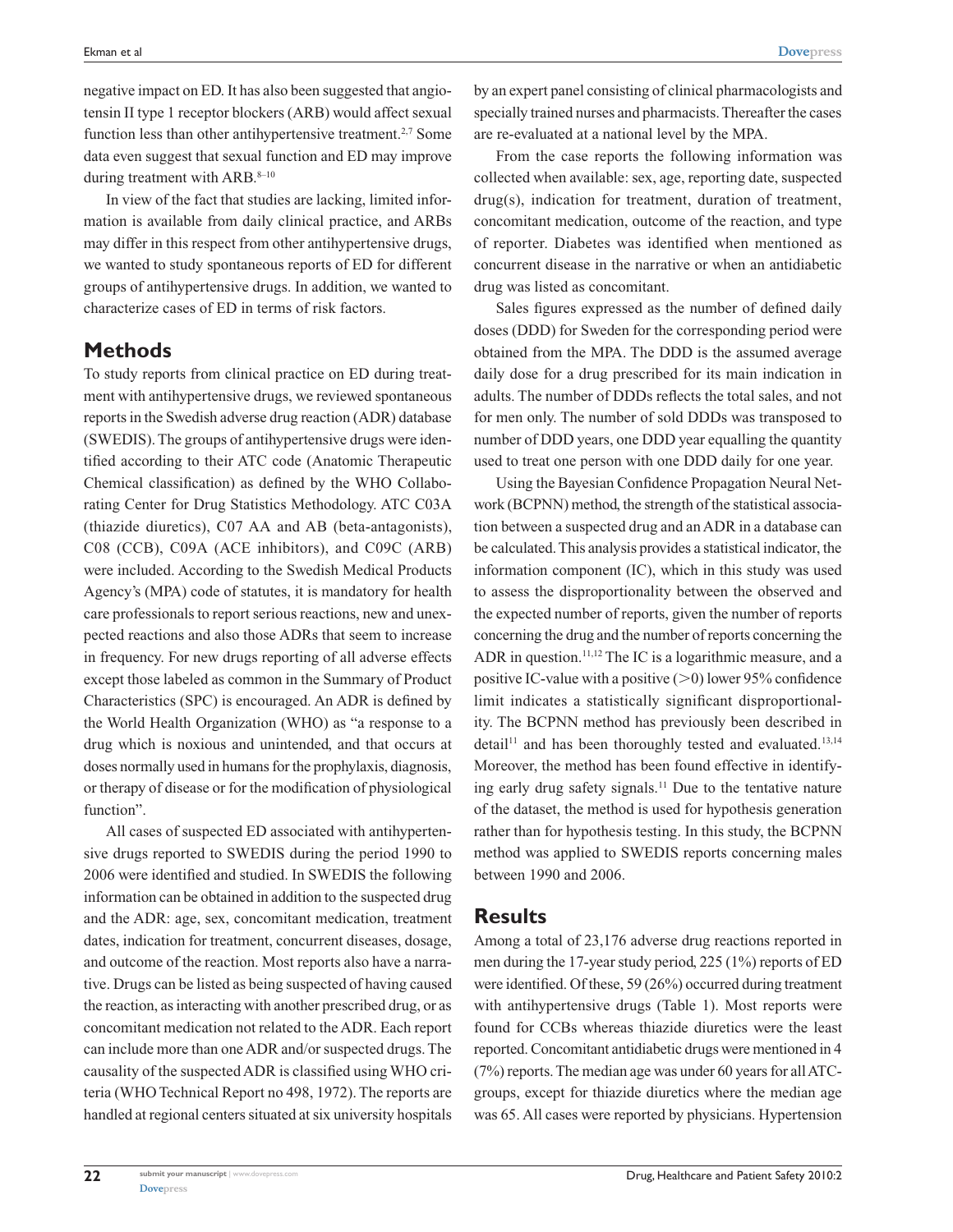|                                        | <b>Total</b><br>number of<br>reports N | <b>Reports with</b><br>concomitant<br>antihypertensive<br>medication $N$ (%) | Age years<br>median<br>(range) | Time to onset<br>median<br>(range) | <b>Positive</b><br>dechallenge<br>$N(\%)$ | <b>Indication</b><br>hypertension<br>N(%) | Diabetes'<br>N(%) |
|----------------------------------------|----------------------------------------|------------------------------------------------------------------------------|--------------------------------|------------------------------------|-------------------------------------------|-------------------------------------------|-------------------|
| Beta blocking<br>agents                | 12                                     | $2(17%)^2$                                                                   | 55 years<br>$(31 - 77)$        | 7 months<br>(weeks-4 years)        | 7(58%)                                    | 6(50%)                                    | 0                 |
| Calcium channel<br>blockers            | 23                                     | $10(43\%)$ <sup>3</sup>                                                      | 53 years<br>$(34 - 70)$        | Days<br>$(1$ day-3 years)          | 20 (87%)                                  | 20 (87%)                                  | 2(9%)             |
| <b>ACE</b> inhibitors                  | $\mathbf{H}$                           | 0                                                                            | 58 years<br>$(39 - 63)$        | 5 months<br>(9 days-2 years)       | 9(82%)                                    | 7(64%)                                    | 2(18%)            |
| Angiotensin II<br>receptor antagonists | 9                                      | 2(22%) <sup>4</sup>                                                          | 53 years<br>$(41 - 75)$        | 2 weeks<br>(1 week-10 months)      | 5(56%)                                    | 6(67%)                                    | 0                 |
| Thiazide<br>diuretics                  | 5                                      | $1(20\%)^5$                                                                  | 65 years<br>$(60 - 72)$        | I month<br>$(l$ day-14 months)     | 3(60%)                                    | 4(80%)                                    | 0                 |

**Table 1** Summary of 59 spontaneously reported cases of erectile dysfunction submitted to the Swedish Medical Products Agency between 1990 and 2006 and where at least one antihypertensive drug was suspected to have caused the reaction

'Diabetes mentioned in the narratives or use of antidiabetic medication was described in the report; <sup>2</sup>One subject had a thiazide diuretic and I subject had an angiotensin I receptor antagonists as concomitant medication; <sup>3</sup>Two subjects had a thiazide diuretic, 4 subjects beta-antagonists, and 4 subjects ACE inhibitors as concomitant medications;<br>"One subject had a thiazide diuretic and one s One subject had a thiazide diuretic and one subject a beta-antagonist as concomitant medications; <sup>s</sup>One subjects had a beta-agonist as a concomitant medication.

was listed as the indication for treatment in 43 (73%) of the reports. Sixteen patients (27%) were treated with a combination of antihypertensive drugs from different ATC-classes. In one case a beta-antagonist as well as a thiazide diuretic was reported as suspected. In this report ED started when a thiazide diuretic had been added to metoprolol, and improved when metoprolol was withdrawn. This report is represented in both the beta-antagonist group and in the thiazide group. In the remaining reports only one antihypertensive drug was reported as a suspected drug. One report describes a patient that developed ED after generic substitution with metoprolol (not represented in Table 1).

In one case, treatment was changed from felodipine to enalapril, and in another report, treatment was changed from ramipril to losartan, in both cases the change of therapy had a beneficial effect on the ED. No concomitant medication was mentioned in 15 (25%) reports, whereas information on concomitant medication was missing or unknown in 9 (15%). In the group with beta-antagonists one patient was treated concomitantly with tadalafil, a phosphodiesterase type 5 (PDE5) enzyme inhibitor, and in the ACE inhibitor group, one patient was treated with citalopram, a selective serotonin reuptake inhibitor, a drug known to be able to induce sexual dysfunction,<sup>15</sup> both as concomitant medication (both represented in Table 1).

# Sales figures and disproportionality of reporting (IC-values)

During the study period the sales figure expressed as million DDD years were highest for beta-antagonists, and lowest for ARBs (Table 2). However the reporting rate of ED per million DDD years was highest for ARBs. The first ARB in

| Table 2 Observed and expected number of reports of ED and corresponding IC values with 95% confidence limits, sales and reports |  |  |  |
|---------------------------------------------------------------------------------------------------------------------------------|--|--|--|
| per million DDD-years                                                                                                           |  |  |  |

|                                        | <b>Number of reports</b><br>N (expected) | <b>IC</b> value | IC 95% confidence<br>limits | Sales (million<br>DDD-years) | <b>Reports/million</b><br><b>DDD-years</b> |
|----------------------------------------|------------------------------------------|-----------------|-----------------------------|------------------------------|--------------------------------------------|
| Beta-antagonists                       | 12(2.8)                                  | 1.9             | $1.0 - 2.6$                 | 7.5                          | 1.6                                        |
| Calcium channel blockers               | 23(4.0)                                  | 2.4             | $1.8 - 2.9$                 | 5.0                          | 4.6                                        |
| <b>ACE</b> inhibitors                  | 11(7.1)                                  | 0.6             | $-0.4-1.3$                  | 5.6                          | 2.0                                        |
| Angiotensin II receptor<br>antagonists | 9(2.1)                                   | 1.9             | $0.8 - 2.7$                 | 1.3                          | 6.7                                        |
| Thiazide diuretics                     | 5(0.4)                                   | 2.7             | $1.2 - 3.7$                 | 1.7                          | 2.9                                        |

**Notes:** 1 DDD-year = 365 DDDs.

**Abbreviations:** IC, information component; DDD, defined daily doses.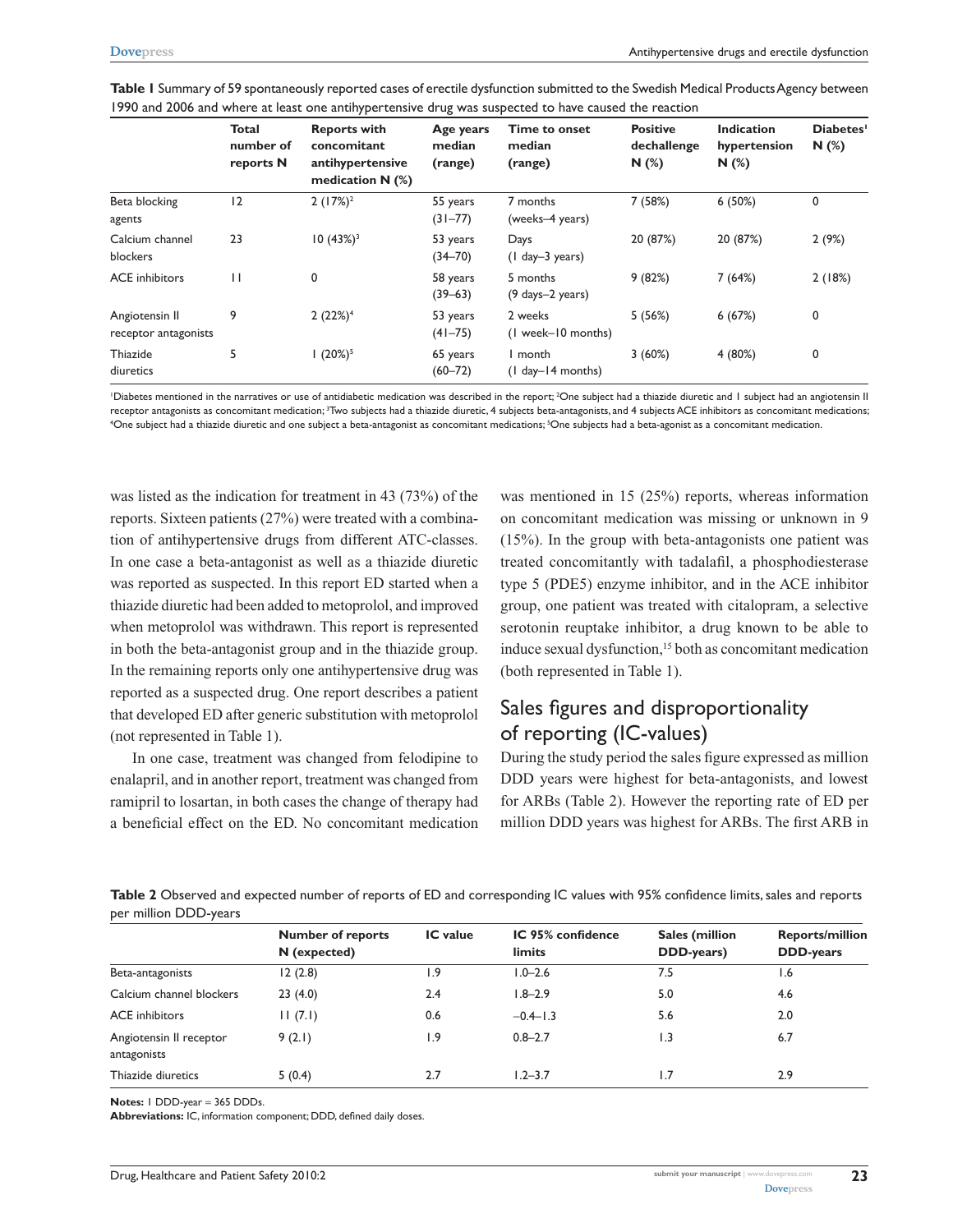Sweden was launched in 1994 and the first report on ED was submitted in 1997, three reports were sent in 1999 and one in each year 2000, 2001, 2002, 2003 and 2005, respectively. All anti-hypertensives except ACE inhibitors demonstrate statistically significant IC-values, indicating a higher number of reports for ED than expected for these drugs. The highest IC-values were observed for CCBs and thiazide diuretics (Table 2).

# **Discussion**

ED was reported in 1% of all ADR-reports for male subjects during the study period. The different drug classes of antihypertensive drugs, including ARB, were all represented in the reports. As the risk to develop ED increases with age, it is noteworthy that the patients described in the reports were quite young. However, the impact of cardiovascular disease is greater among younger men with a higher probability of ED.16 According to sales statistics for 2006 from the National Board of Health and Welfare 55 to 60% of male users of thiazide diuretics, beta-antagonists, CCB, and ACE inhibitors are over 65 years of age. For ARB 49% of the male users were older than 65 (Official Statistics in Sweden, 2007 http://www. socialstyrelsen.se/Publicerat/2007/9789/2007-46-4.htm [in Swedish]). Surprisingly, a concomitant antidiabetic medication was reported in only 4 out of 59 reports (7%). This might reflect a reporting bias in terms of an increased willingness to report ED if other risk factors such as high age or diabetes are absent. A vast majority of the patients were treated for hypertension, and ED is a known marker for hypertension.<sup>6</sup>

ARB was launched in Sweden during the study period, but we found no consistent reporting pattern, described as the Weber effect,<sup>17</sup> for suspected ARB induced ED. This is in accordance with a previous study where no consistent reporting pattern was found for the overall reporting rate for ARB.18 ARB demonstrates the highest reporting rate of ED per million DDD years in comparison with other antihypertensive drugs studied. This must however be interpreted in the light of the overall ADR-reporting rate which was also highest for this drug group (data not shown). There was a statistically significant IC-value for all groups of antihypertensive drugs, except ACE inhibitors, indicating a higher than expected reporting rate of ED for these drugs. This is an interesting finding in view of results from other studies suggesting a positive effect of ARB on ED. In a study by Llisterri and co-workers a group of uncontrolled hypertensive men with sexual dysfunction was studied. After 12 weeks of treatment

with losartan the reported rate of ED decreased from 75% to 12%.<sup>9</sup> The claim that ARB have a positive effect on ED can to a certain degree be supported by experimental data showing that the human penile cavernous muscle tone is partly balanced by angiotension II induced contraction,<sup>19</sup> and by the suggestion that the ARB valsartan reversed ED in diabetic rats.20

A number of limitations should be acknowledged when interpreting data from spontaneous reporting systems. Information in the reports is often incomplete making it difficult or impossible to establish causal relationships between the reported event and the drug. Moreover, there is a substantial underreporting of adverse events and the reporting is not homogenous.<sup>21</sup> The reporting rate is affected by numerous factors. The severity of the reaction, whether the reaction is a labeled ADR or not, and if the reaction is associated with a newly launched drug, has been identified as important factors for determining whether or not to report an ADR.<sup>22</sup> In Sweden ED is listed in the SPC (http://www.fass.se [in Swedish]) for the majority of thiazide diuretics, beta-antagonists, CCB, and ACE inhibitors. With the exception for irbersartan (Aprovel<sup>®</sup>; Sanofi-Aventis), ED is not listed in the SPC for ARBs and this may affect the willingness to report suspected ED for ARBs in accordance to the rules for reporting in Sweden. Moreover, there is also a possibility that ARBs are prescribed selectively to men with a probability to develop ED. A further problem with spontaneous reporting is to distinguish ADRs from the symptoms and the natural history of underlying diseases. Moreover, increased reporting of ED in association with newer drugs may be due to the fact that sexual health has been better recognized as a consequence of the introduction of PDE5 enzyme inhibitor. When treatment is available asking about sexual functions is likely to increase.23

## **Conclusion**

All classes of major antihypertensive drugs including ARB were implicated as suspected agents in spontaneously reported cases of ED to the Swedish pharmacovigilance system. Of all reports few risk factors such as high age and diabetes were identified.The relatively high reporting of ED in association with ARB is in contrast with previous studies suggesting that ARB have no or a positive effect on ED. This discrepancy suggests that further studies are warranted on this potential adverse reaction to ARB.

## **Disclosures**

The authors disclose no conflicts of interest.